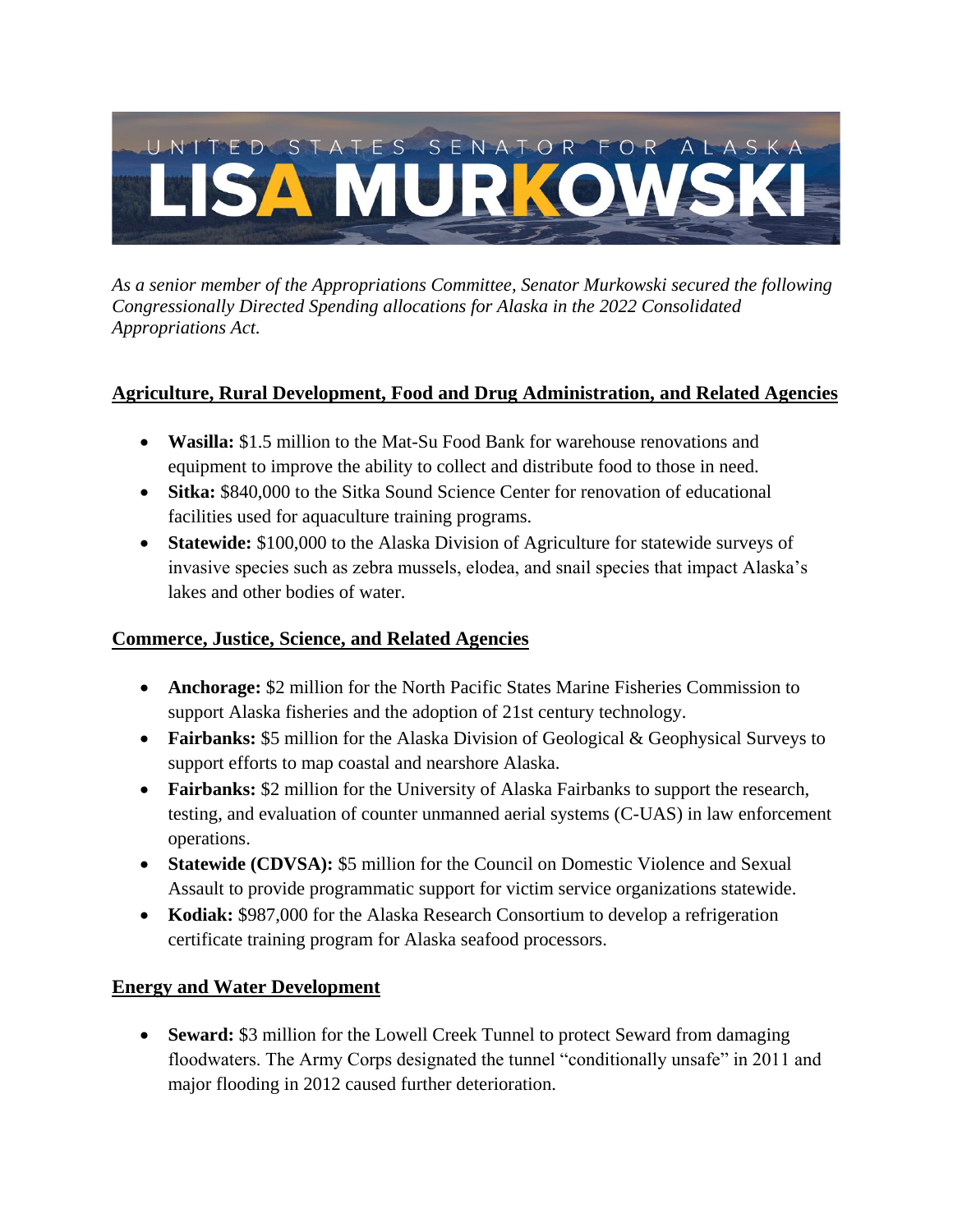- **Unalaska:** \$2.5 million for the Qawalangin Tribe of Unalaska to help build a 30 MW geothermal electrical generation facility.
- **Juneau:** \$420,000 for Alaska Heat Smart to support the installation of air-source heat pumps in lower-income households.
- **Kivalina:** \$100,000 to build a biomass facility
- **Togiak:** \$659,000 to support the construction of a heat recovery system.
- **Metlakatla:** \$540,000 to provide the Metlakatla Indian Community with an emergency backup generator.

### **Homeland Security**

• **Old Harbor:** \$1.5 million to provide Emergency Operations Center Grant Program funding to the Alutiiq Tribe of Old Harbor to construct a new tsunami shelter community center.

## **Interior, Environment, and Related Agencies**

- **Alakanuk:** \$9.9 million for the Alaska Native Tribal Health Consortium to provide basic water and wastewater infrastructure to homes that have not had it previously. Residents currently rely on rain, river, or hauled water for drinking water and use honey buckets and on-property bunkers for their wastewater disposal.
- **Anchorage (USGS):** \$1 million to aid the development of an earthquake early warning system.
- **Statewide (Rossia):** \$350,000 to provide funds to repair and rehabilitate sites listed on the National Register for Historic Places.
- **Statewide (Fish and Wildlife Service):** \$750,000 for an Invasive Species Early Detection Rapid Response Strike Team in southcentral Alaska.
- **Statewide (State of Alaska, Division of Forestry):** \$3.25 million to coordinate and implement forest management activities across various jurisdictions to meet the wildfire prevention, mitigation, response, and restoration objectives in the State of Alaska's Forest Action Plan.
- **Anchorage:** \$1 million for the Alaska Native Justice Center to provide training and technical assistance (TTA) as well as organizational support materials to help address public safety, justice, and child welfare.
- **Chugach National Forest:** \$5.77 million for the maintenance, construction, and restoration of portions of the Iditarod Trail.
- **Klawock:** \$1.22 million to purchase needed landfill infrastructure and associated maintenance costs for the cities of Klawock, Craig, and Coffman Cove to comply with new garbage removal requirements.
- **Kodiak:** \$3.25 million to replace a failing wastewater lift station.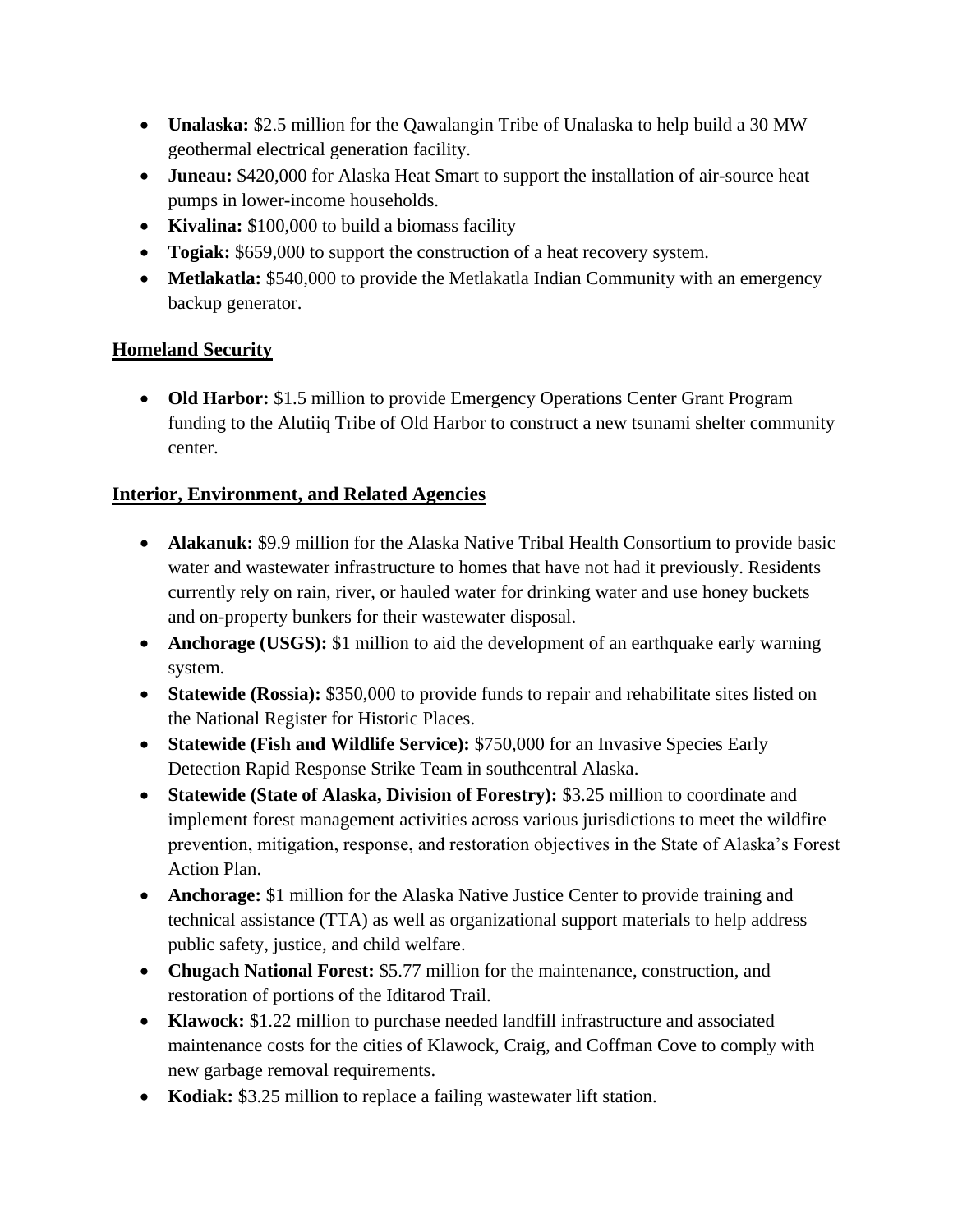- **Fairbanks:** \$10 million to assess known contamination, remediate, and demolish the Polaris Building, which poses significant health and safety risks to the Fairbanks community.
- **Fairbanks (University of Alaska Fairbanks):** \$2 million to the University to review the feasibility of establishing PFAS treatment facilities across the State of Alaska, including mobile treatment systems.
- **Fairbanks (Alaska Native Women's Resource Center):** \$250,000 to work in partnership with the Bureau of Indian Affairs to assess where domestic violence shelters are necessary in rural Alaska.
- **Galena:** \$3.66 million to the Alaska Native Tribal Health Consortium to administer piped water and sewer services to homes that currently do not have access to these services and rely on hauling water from a community water point and honey buckets.
- **Grayling:** \$4.34 million for the Alaska Native Tribal Health Consortium to replace a failing water distribution system that freezes and breaks, leading to water shortages in the community and inability to keep the water storage tank full.
- **Juneau:** \$800,000 for the City and Borough of Juneau to reroute influent piping around obsolete solids separation equipment.
- **Juneau (Seaalaska Heritage Institute):** \$500,000 to help support the Kootéeya Deiyi project, which will create a trail of totem poles and storyboards representing Tlingit, Haida, and Tsimshian clans along the Juneau waterfront. The project is expected to help increase economic development while highlighting and preserving Native art and culture, consistent with the goals of the NATIVE Act (P.L. 114-221).
- **Kenai:** \$385,000 to implement the community's wildfire hazard mitigation plan, which includes addressing spruce bark beetle infestation that can lead to catastrophic wildfire.
- **Kenai Peninsula Borough:** \$3.36 million to expand the leachate evaporation capacity at the landfill in order to help the landfill continue to meet regulatory requirements.
- **Ketchikan:** \$1.25 million to repair the decaying Schoenber Culvert to avoid its failure and potential subsequent discharges of untreated wastewater.
- **King Cove:** \$3 million to build needed capacity and purchase new processing equipment for the landfill, which is currently nearing capacity.
- **King Cove:** \$5.2 million for construction of five new water wells and corresponding upgrades to the distribution system, storage tank, and control systems.
- **Kodiak:** \$50,000 for the Kodiak Area Native Association to study the public health and environmental impacts of harmful algal blooms in the region.
- **Matanuska-Susitna Borough:** \$385,000 to implement the community's fire reduction initiative to address spruce bark beetle infestation, which can lead to catastrophic wildfire.
- **Metlakatla:** \$780,000 to improve solid waste management, including the reduction of volume by using a multi-use portable shredder, for the safety and health of the residents and members of the Metlakatla Indian Community.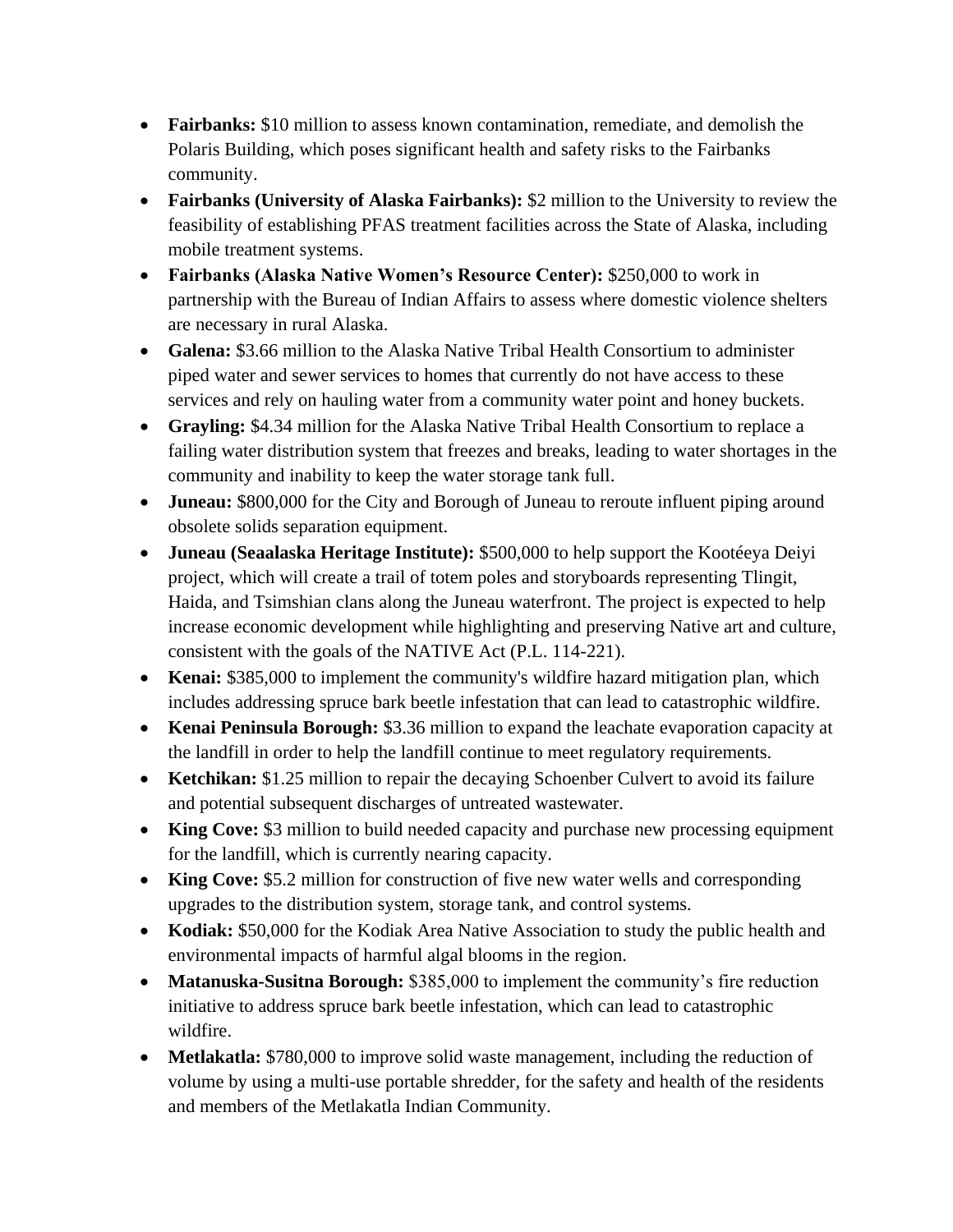- **Russian Mission:** \$5.22 million for the Alaska Native Tribal Health Consortium to build a new landfill because the current one is at capacity and causing trash to spill directly into the community.
- **Seward:** \$1.1 million for the Alaska Sealife Center to study marine animal health and changing oceans.
- **Skagway:** \$10.2 million to expand capacity at the Wastewater Treatment Plant, which has recently experienced capacity difficulties due to increased use.
- **Stebbins:** \$6.2 million for the Alaska Native Tribal Health Consortium to administer a piped water and wastewater distribution system. Residents currently haul water and use honey buckets.
- **Tununak:** \$8.3 million to the Alaska Native Tribal Health Consortium for the construction of water and sewer infrastructure to serve 90 homes; this infrastructure will include a combined above and below ground water system, below grade gravity sewer system, residential service lines, and household plumbing, as well as a community drain field.
- **Wrangell:** \$2.08 million to the City & Borough of Wrangell to fund a connection pipe between the Upper Reservoir and the Water Treatment Plant as a means of accessing the upper reservoir's water.

## **Labor, Health and Human Services, Education, and Related Agencies**

- **Anchorage (Alaska Native Tribal Health Consortium):** \$27.6 million to the Alaska Native Tribal Health Consortium to expand the Alaska Native Medical Center Emergency Department.
- **Anchorage (Covenant House Alaska):** \$500,000 to implement a statewide training program to address youth, child, and family homelessness in Alaska.
- **Anchorage (United Way of Anchorage):** \$1 million to make improvements to the 2-1-1 system.
- **Anchorage (University of Alaska Anchorage):** \$295,000 to update and expand medical skills workforce labs at UA.
- **Bethel:** \$500,000 to the University of Alaska Anchorage to launch an Alaska Native Science and Engineering Program (ANSEP) Acceleration Academy at the Bethel campus.
- **Aleutians East Borough:** \$2 million for health facilities and equipment.
- **Girdwood:** \$800,000 toward the construction of a new Community Health Clinic.
- **Petersburg Borough:** \$8 million for the construction of a new hospital.
- **Sitka:** \$250,000 for the Youth Advocates of Sitka demonstration project to provide services to vulnerable youth experiencing human trafficking.